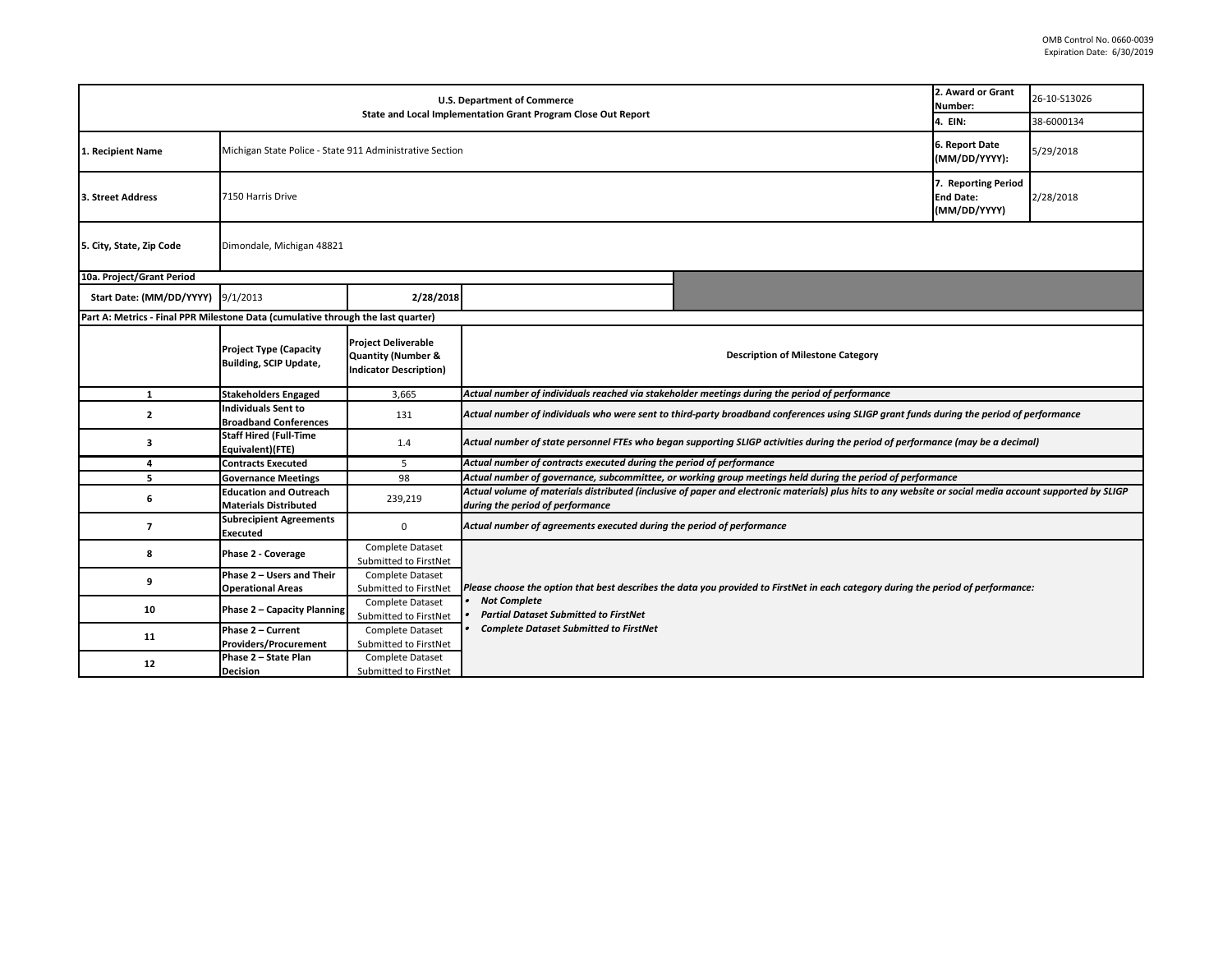# **Part B: Narrative**

### **Milestone Data Narrative: Please Describe in detail the types of milestone activities your SLIGP grant funded (Please reference each project type you engaged in. Example: Governance Meetings, Stakeholders Engaged)**

## **Stakeholders engaged**

SLIGP funds were used to support stakeholder engagement through presentations to 62 fraternal organization events, 911 meetings and technology forums, statewide homeland security and public safety communications conference through 14 educational webinars over the grant performance period. Over 3,336 stakeholders were directly engaged. This number is taken from participant sign-in sheets and does not include general session audiences or group formally tracked.

Our message evolved with the progression of FirstNet's activities. Early presentations were associated with education on the key elements of the legislation and the goal of building the NSPBN. Our next outreach was initial stakeholders on our data collection efforts and activity significantly increased through surveys, direct outreach, and regional workshops to garner participation in the data collection. The state was committed to ensure al opportunity to provide input towards Governor Snyder's opt-in/-out decision. In 2016, our message progressed to the State Plan Review Process and encouraged stakeholder involvement. Ultimately, 95 people participated in th process. Following Governor Snyder's decision to opt-in, the state conducted a series of regional workshops to provide information on the network, coverage objectives and functionality roadmap, and the impact on public saf

## **Attend Broadband Conferences**

The ability to keep up with FirstNet activities and network with peers was critical to the success of the program. Over the grant performance period, SLIGP funds supported 131 stakeholder attendances at 43 state and nation meetings, and other public safety broadband meetings and training opportunities.

### **Governance**

The Michigan Public Safety Communications Interoperability Board (MPSCIB) was established by Executive Order 2009-55 as the State Interoperability Governing Board (SIGB). The MPSCIB is responsible for advising the Governor interoperability aspects of current and future technology in Michigan to ensure the public safety community is well prepared today and in the future with the emergency communications ecosystem. The MPSCIB may also recommen practices and oversight mechanisms for the implementation of public safety communications systems interoperability and standards in the state, including the development and implementation of Michigan's Statewide Communicat Interoperability Plan (SCIP). The MPSCIB meets quarterly, its membership consists of 16 members, nine of which are appointed by the governor and represent emergency First Responders.

In December 2013, the Michigan Public Safety Broadband (MiPSB) Workgroup was established under the MPSCIB to gather, analyze, and disseminate information relevant to the activities of FirstNet, and aggregate the informatio recommendations for the MPSCIB. SME Task Teams are established under the MiPSB Workgroup to provide information and expertise on specific topics. In November 2016, a Charter was adopted to formalize the role of the Workgro membership. The MiPSB Workgroup has 13 members appointed by their respective government entity stakeholder and/or fraternal organization and is compressed of a cross-discipline, geographically diverse team that includes lo representation from all of the Michigan Regional Planning area. Workgroup members are intended to act as ambassadors to their respective agency, and a conduit for information collection and dissemination. The workgroup mee monthly basis and holds an annual full-day planning session. SLIGP funds have supported meeting expenses, and workgroup member wages have been used towards grant match support.

In Michigan, FirstNet works through the State's Single Point of Contact (SPOC), and the MiPSB Program Office to gather requirements from key stakeholders to ensure that the FirstNet network is designed to meet the needs of community. The MiPSB Program Office is established under the Department of Technology, Management, and Budget (DTMB), and works in partnership with the MPSCIB to support the state's public safety broadband initiatives. SLI supported the MiPSB Program Office activities.

#### **Education and Outreach materials**

Twitter has been an effective social media communication tool. The @MiPSBB account was launched during Q4 and gained over 100 followers within the first two months. At the end of Q19, the account had grown to 618 followers averaged 20-25 new posts per month with a high of 66 in a single month, and 15-20 retweets per month with a high of 44 in a single month. A PowerPoint content library was established on a SharePoint site and customized Pow presentations were produced for each target audience during each phase of stakeholder engagement. The state utilized the FirstNet Fact Sheets and FAQs to create both printed handouts and e-brochures. SLIGP funding was used educational video providing background on FirstNet, how it can improve the state's public safety communications network, and to encourage participation in the State Plan review process.

### **Please describe in detail any SLIGP program priority areas (education and outreach, governance, etc.) that you plan to continue beyond the SLIGP period of performance.**

The MiPSB Program Office will continue to support stakeholder engagement through presentations at fraternal organization events, forums, and conferences as requested, and continue to attend state and national conferences t of FirstNet activity. Michigan will retain the MPSCIB / MiPSB Workgroup governance model established under the SLIGP program and continue to use Task Teams to provide subject matter expertise to the program. Using MiPSB Wo Members as ambassadors to their respective agency was an effective conduit for two-way communication. Annual planning sessions will ensure the program continues to represent the public safety community's priorities.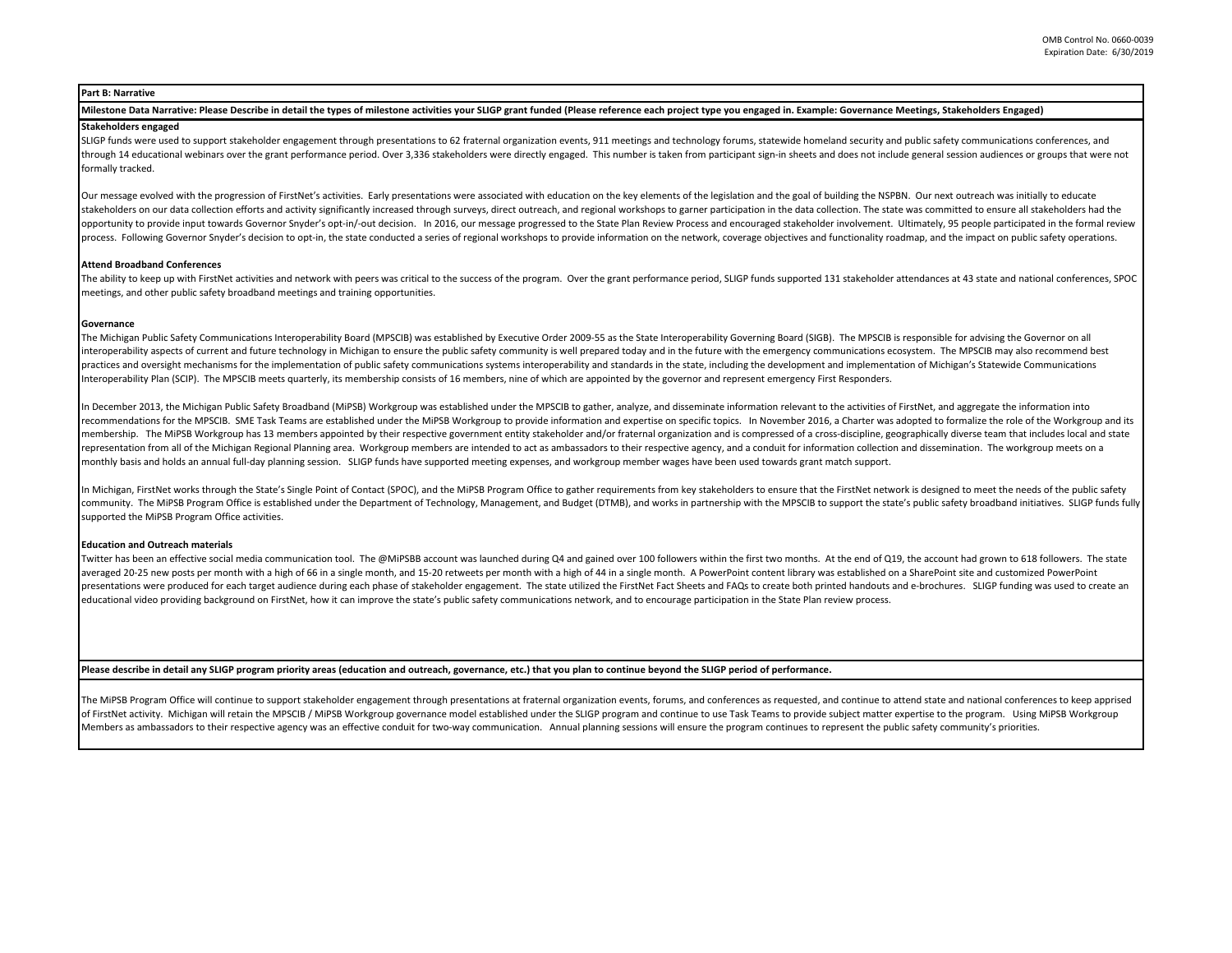#### **Data collection narrative: Please describe in detail the status of your SLIGP funded data collection activities.**

Michigan collected extensive data on users and operational areas primarily through electronic surveys, direct outreach, and regional workshops and submitted our analysis in September 2015, and a supplemental report in Sept responses represented an estimated 29 percent of all first responders within the state, and included a representative distribution between public safety disciplines, as well as urban and rural departments.

Electronic surveys were the primary method of outreach and data collection. The MiPSB team constructed an online survey consisting of questions contained in the Mobile Data Survey Tool (MDST) developed by the Department of Security's Office of Emergency Communications (DHS/OEC). Public Safety Answering Point (PSAP) directors were identified as a highly engaged stakeholder group and were asked to act as the primary point of contact for their the public safety agencies they serve. The survey received 118 responses of 143 PSAPs.

Supplemental surveys were disseminated to all public safety agencies consisting of questions related to phased deployment priorities, current coverage levels, coverage objectives, current data usage, data applications, and This resulted in 89 agency responses.

In addition to the MDST survey, a direct request was sent to the PSAPs to obtain 12 months of Calls for Service (CFS) location data. Over 7 million CFS location responses were received from 50 agencies, which were then con Geographic Information System (GIS) format and compared with the FirstNet Coverage Objective Baseline Map provided to Michigan on May 8, 2015. Michigan also engaged Emergency Management personnel to identify areas of high a domestic-security perspective in order to identify critical infrastructure that may not have been taken into consideration by FirstNet for coverage purposes.

Eight regional planning workshops were conducted from December 2015 through April 2016. The attendees were given a presentation to educate them on the NPSBN and then were requested to provide feedback in evaluating current data and identifying gaps in proposed coverage and capacity based on their knowledge of the local area. This resulted in better data gathering, feedback on the concerns and interest of the participants, and provided better with their communities and disciplines.

**Please describe in detail any data collection activities you plan to continue beyond the SLIGP period of performance.**

Through SLIGP 2 funding, Michigan intends to prepare a planning document for emergency communication centers technology transition planning, and will use a similar strategy. An electronic survey will be used to collect the configurations in use by PSAPs and emergency operation centers and any necessary follow up will be conducted through direct outreach. Regional planning workshops will further identify and define the requirements.

# **Lessons Learned: Please share any lessons learned or best practices that your organization implemented during your SLIGP project.**

Using MiPSB Workgroup Members as ambassadors to their respective agency was an effective conduit for two-way communication. Annual planning sessions ensured the program represented the public safety community's priorities.

The state was challenged with retaining Tribal engagement in public safety broadband activity. Tribal representation was identified in the MiPSB Workgroup Charter, however that position remains vacant. The Michigan team ha success in engaging the Tribal Nations in the FirstNet Initial Consultation with 50% participation. Following the Initial Consultation, interest was almost non-existent. Outreach was conducted through the Governor's Tribal communication to the Michigan Tribal Council, direct outreach to the respective tribal boards, and by the FirstNet Tribal Liaison Team. Unlike some of the western states with vast reservation land, it is believed that most members rely on local and state public safety agencies to provide support and their interests were represented by those agencies.

Electronic surveys were a productive method for data collection, and using PSAP directors as the primary point of contact for their respective areas produced excellent results. However, extended communication at the agency method was limited and Regional Workshops were the most effective means in providing education and outreach to the "boots on the ground."

State-hosted webinars were an effective method to deliver a specific message or instruction (i.e. during the State Plan Review process), however participation was poor when used as a general education and outreach tool. In interest, we adapted our strategy to provide fresh information and/or instructions at the beginning of the webinar and end with a session on "FirstNet 101." That way, returning participants could sign off and new participa learn about the key elements of the legislation, goal of the NPSBN, and state activities to date.

**Part C: Staffing**

**Staffing Table - Please provide a summary of all positions funded by SLIGP.**

| Name                                            | FTE% | Project(s) Assigned                                                                                                             | Change    |
|-------------------------------------------------|------|---------------------------------------------------------------------------------------------------------------------------------|-----------|
| <b>Grant Director</b>                           |      | 10% Provide oversight of all grant fiduciary activities and reporting requirements for the state                                | No Change |
| Shared Services Director                        |      | 10% Executive support, manages the SWIC and SLIGP Program Manager                                                               | No Change |
| Shared Services Director Administrative Support |      | 10% Administrative support of SLIGP efforts, scheduling meetings, preparing materials, HR activities                            | No Change |
| SWIC (MPSCS Director)                           |      | 50% SIGB co-Chair, provide direction on interoperable communication activity, support broadband activities                      | No Change |
| <b>SWIC Administrative Support</b>              |      | 10% Administrative support of SLIGP and SIGB efforts, scheduling meetings, preparing materials                                  | No Change |
| Subject Matter Expert Engineer 1                |      | 20% Provided technical support to project                                                                                       | No Change |
| Subject Matter Expert Engineer 2                |      | 20% Provided technical support to project                                                                                       | No Change |
| <b>Budget and Procurement Analyst</b>           |      | Advise in all procurement and purchasing required for SLIGP. Monitor and track staff time reporting and<br>10% project invoices | No Change |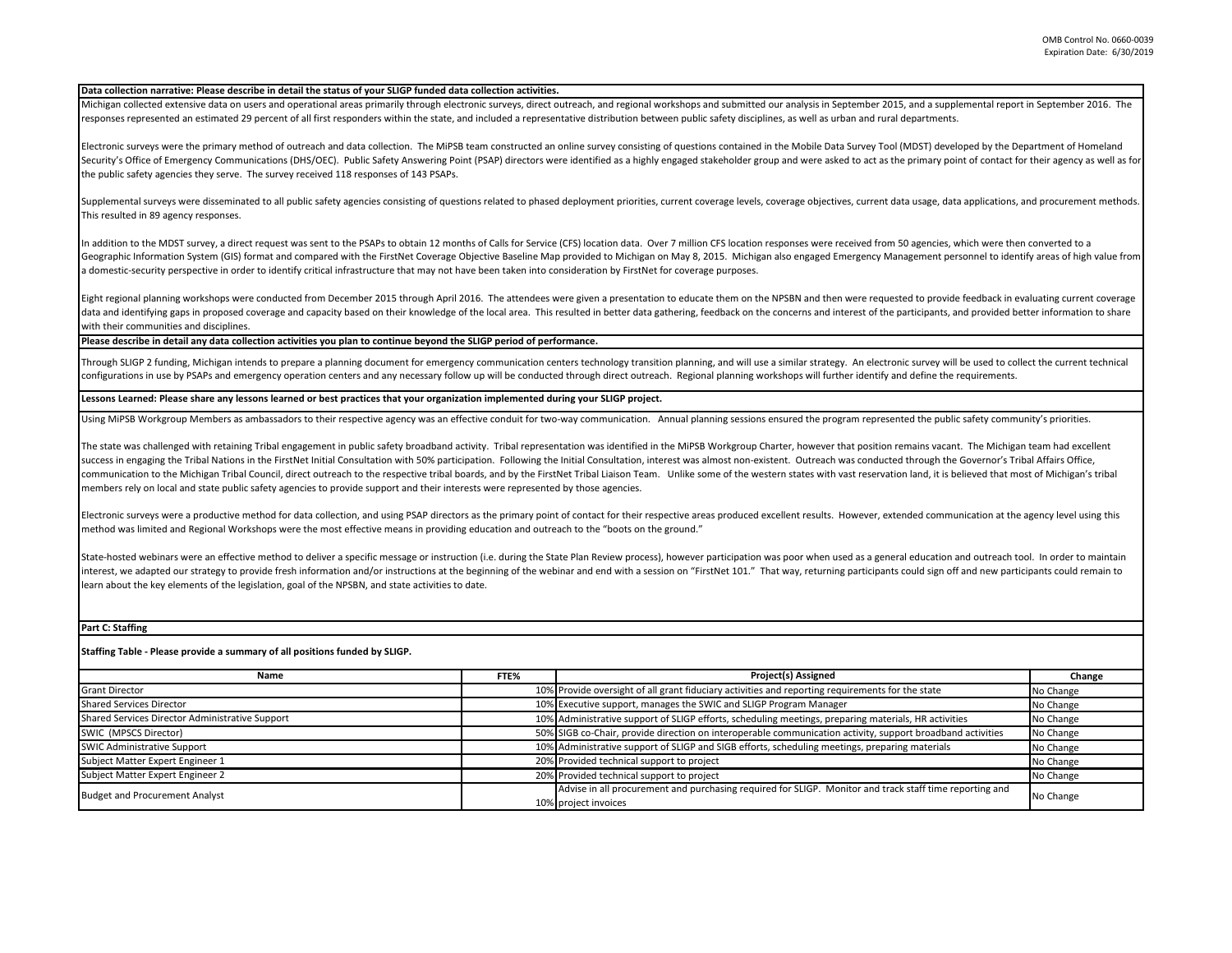| <b>Part D: Contracts and Funding</b>                                                                                                                                                          |                       |                                  |                                                           |                                       |                                 |                                                                                                                                                                                                                                                                                                                                                                                                                                                                                                                                                                                                                                                                 |                                            |                                                                |                                          |  |
|-----------------------------------------------------------------------------------------------------------------------------------------------------------------------------------------------|-----------------------|----------------------------------|-----------------------------------------------------------|---------------------------------------|---------------------------------|-----------------------------------------------------------------------------------------------------------------------------------------------------------------------------------------------------------------------------------------------------------------------------------------------------------------------------------------------------------------------------------------------------------------------------------------------------------------------------------------------------------------------------------------------------------------------------------------------------------------------------------------------------------------|--------------------------------------------|----------------------------------------------------------------|------------------------------------------|--|
| Subcontracts Table – Include all subcontractors engaged during the period of performance. The totals from this table must equal the "Subcontracts Total" in your Budget Worksheet             |                       |                                  |                                                           |                                       |                                 |                                                                                                                                                                                                                                                                                                                                                                                                                                                                                                                                                                                                                                                                 |                                            |                                                                |                                          |  |
| Name                                                                                                                                                                                          |                       |                                  | <b>Subcontract Purpose</b>                                |                                       | <b>Type</b><br>(Vendor/Subrec.) | RFP/RFQ Issued (Y/N)                                                                                                                                                                                                                                                                                                                                                                                                                                                                                                                                                                                                                                            | <b>Total Federal Funds</b><br>Allocated    | <b>Total Matching Funds</b><br>Allocated                       |                                          |  |
|                                                                                                                                                                                               |                       | Program management and staffing  |                                                           |                                       | Vendor                          | N                                                                                                                                                                                                                                                                                                                                                                                                                                                                                                                                                                                                                                                               | \$1,305,834.18                             |                                                                |                                          |  |
| State of Michigan, Dept of Technology, Management, and Budget (DTMB)<br>BearCom (formerly CTS)                                                                                                |                       |                                  | Consulting and general program support                    |                                       |                                 | Vendor                                                                                                                                                                                                                                                                                                                                                                                                                                                                                                                                                                                                                                                          | Y                                          | \$1,125,929.82                                                 | \$175,000.00                             |  |
|                                                                                                                                                                                               |                       |                                  | FirstNet Initial Consultation facility                    |                                       |                                 | Vendor                                                                                                                                                                                                                                                                                                                                                                                                                                                                                                                                                                                                                                                          | $\mathsf{N}$                               | \$2,500.00                                                     |                                          |  |
| Michigan State University / Kellogg Hotel & Conference Center<br>AIC                                                                                                                          |                       |                                  | Consulting and general program support                    |                                       |                                 | Vendor                                                                                                                                                                                                                                                                                                                                                                                                                                                                                                                                                                                                                                                          | $\mathsf{N}$                               | \$123,455.00                                                   |                                          |  |
| Cynergyze                                                                                                                                                                                     |                       |                                  | Consulting and general program support                    |                                       |                                 | Vendor                                                                                                                                                                                                                                                                                                                                                                                                                                                                                                                                                                                                                                                          | N                                          | \$118,420.00                                                   | \$8,880.00                               |  |
|                                                                                                                                                                                               |                       |                                  |                                                           |                                       |                                 |                                                                                                                                                                                                                                                                                                                                                                                                                                                                                                                                                                                                                                                                 |                                            |                                                                |                                          |  |
| <b>Budget Worksheet</b>                                                                                                                                                                       |                       |                                  |                                                           |                                       |                                 |                                                                                                                                                                                                                                                                                                                                                                                                                                                                                                                                                                                                                                                                 |                                            |                                                                |                                          |  |
| Columns 2, 3 and 4 must match your project budget for the entire award and your final SF 424A. Columns 5, 6, and 7 should list your final budget figures, cumulative through the last quarter |                       |                                  |                                                           |                                       |                                 |                                                                                                                                                                                                                                                                                                                                                                                                                                                                                                                                                                                                                                                                 |                                            |                                                                |                                          |  |
| Project Budget Element (1)                                                                                                                                                                    |                       | <b>Federal Funds Awarded (2)</b> |                                                           | <b>Approved Matching</b><br>Funds (3) | <b>Total Budget (4)</b>         |                                                                                                                                                                                                                                                                                                                                                                                                                                                                                                                                                                                                                                                                 | <b>Final Federal Funds</b><br>Expended (5) | <b>Final Approved</b><br><b>Matching Funds</b><br>Expended (6) | <b>Final Total funds</b><br>Expended (7) |  |
| a. Personnel Salaries                                                                                                                                                                         |                       | \$0.00                           |                                                           | \$288,000.00                          | \$288,000.00                    |                                                                                                                                                                                                                                                                                                                                                                                                                                                                                                                                                                                                                                                                 | \$0.00                                     | \$256,246.87                                                   | \$256,246.87                             |  |
| b. Personnel Fringe Benefits                                                                                                                                                                  |                       | \$0.00                           |                                                           | \$213,000.00                          | \$213,000.00                    |                                                                                                                                                                                                                                                                                                                                                                                                                                                                                                                                                                                                                                                                 | \$0.00                                     | \$188,861.11                                                   | \$188,861.11                             |  |
| c. Travel                                                                                                                                                                                     |                       | \$97,100.00                      |                                                           | \$2,966.00                            | \$100,066.00                    |                                                                                                                                                                                                                                                                                                                                                                                                                                                                                                                                                                                                                                                                 | \$83,656.66                                | \$2,966.00                                                     | \$86,622.66                              |  |
| d. Equipment                                                                                                                                                                                  |                       | \$0.00                           |                                                           | \$0.00                                | \$0.00                          |                                                                                                                                                                                                                                                                                                                                                                                                                                                                                                                                                                                                                                                                 | \$0.00                                     | \$0.00                                                         | \$0.00                                   |  |
| e. Materials/Supplies                                                                                                                                                                         |                       | \$13,950.00                      |                                                           | \$3,900.00                            | \$17,850.00                     |                                                                                                                                                                                                                                                                                                                                                                                                                                                                                                                                                                                                                                                                 | \$13,561.35                                | \$3,360.00                                                     | \$16,921.35                              |  |
| Subcontracts Total                                                                                                                                                                            |                       | \$2,873,756.00                   |                                                           | \$183,880.00                          | \$3,057,636.00                  |                                                                                                                                                                                                                                                                                                                                                                                                                                                                                                                                                                                                                                                                 | \$2,676,139.00                             | \$183,880.00                                                   | \$2,860,019.00                           |  |
| g. Other                                                                                                                                                                                      |                       | \$62,211.00                      |                                                           | \$70.004.00                           | \$132,215.00                    |                                                                                                                                                                                                                                                                                                                                                                                                                                                                                                                                                                                                                                                                 | \$40,690.40                                | \$68,010.65                                                    | \$108,701.05                             |  |
| Indirect                                                                                                                                                                                      |                       | \$0.00                           |                                                           | \$0.00                                | \$0.00                          |                                                                                                                                                                                                                                                                                                                                                                                                                                                                                                                                                                                                                                                                 |                                            |                                                                | \$0.00                                   |  |
| h. Total Costs                                                                                                                                                                                |                       | \$3,047,017.00                   |                                                           | \$761,750.00                          | \$3,808,767.00                  |                                                                                                                                                                                                                                                                                                                                                                                                                                                                                                                                                                                                                                                                 | \$2,814,047.41                             | \$703,324.63                                                   | \$3,517,372.04                           |  |
| % of Total                                                                                                                                                                                    |                       | 80%                              |                                                           | 20%                                   | 100%                            |                                                                                                                                                                                                                                                                                                                                                                                                                                                                                                                                                                                                                                                                 | 80%                                        | 20%                                                            | 100%                                     |  |
| Part E: Additional Questions: Please select the option (Strongly Disagree, Disagree, Neutral, Agree, Somewhat Agree, Strongly Agree) that best suits your answer.                             |                       |                                  |                                                           |                                       |                                 |                                                                                                                                                                                                                                                                                                                                                                                                                                                                                                                                                                                                                                                                 |                                            |                                                                |                                          |  |
| Overall, were SLIGP funds<br>helpful in preparing for<br>FirstNet?                                                                                                                            | <b>Strongly Agree</b> |                                  | What was most helpful? What challenges did you encounter? |                                       |                                 | SLIGP funding was critical to the success of our education and outreach efforts, data collection, and<br>stakeholder involvement in the State Plan Review process. Without these funds, the state would not have<br>had the resources to ensure stakeholder participation in Governor Snyder's decision on whether to opt-<br>in/out of the FirstNet plan to build the NPSBN in Michigan. Not allowing SLIGP funding to issue a Request<br>for Proposal (RFP) for an alternate Radio Access Network (RAN) or to conduct a comparative analysis<br>created a challenge, however we felt it was critical to the decision and state general funds were identified. |                                            |                                                                |                                          |  |
| Were SLIGP funds helpful in<br>planning for your FirstNet<br>consultation?                                                                                                                    | <b>Strongly Agree</b> |                                  | What was most helpful? What challenges did you encounter? |                                       |                                 | SLIGP funds were used to conduct education and outreach to key stakeholders prior to the Initial<br>Consultation Meeting. This was critical to the success of the meeting and generating interest for<br>stakeholder participation. Michigan had 110 attendees, with state, local, tribal, federal, and industry<br>representatives. Participation was limited from the Northern Michigan or Upper Peninsula areas. A<br>second meeting closer to those areas may have been beneficial.                                                                                                                                                                         |                                            |                                                                |                                          |  |
| Were SLIGP funds helpful in<br>informing your stakeholders<br>about FirstNet?                                                                                                                 | <b>Strongly Agree</b> |                                  | What was most helpful? What challenges did you encounter? |                                       |                                 | The MiPSB Program conducted education and outreach presentation at 62 events and would not have been<br>possible without SLIGP funds. Maintaining stakeholder involvement was challenging due to the gap in time<br>between the initial outreach efforts, data collection, and the state plan review process.                                                                                                                                                                                                                                                                                                                                                   |                                            |                                                                |                                          |  |
| Were SLIGP funds helpful in<br>developing a governance<br>structure for broadband in<br>your state?                                                                                           | Agree                 |                                  | What was most helpful? What challenges did you encounter? |                                       |                                 | The Michigan Public Safety Broadband (MiPSB) Workgroup was established in December 2013 under the<br>Michigan Public Safety Interoperability Board (MPSCIB). The MiPSB Program Office coordinates the<br>Workgroup's efforts and provides administrative support. The MiPSB Program Office is fully supported<br>through SLIGP funds. In Michigan, 911 governance falls under the State 911 Committee (SNC), and neither<br>the MPSCIB or SNC has a permanent seat on the other. The MiPSB Program Office and the State 911<br>Administrator's Office have an excellent working relationship to facilitate information sharing between<br>groups.               |                                            |                                                                |                                          |  |